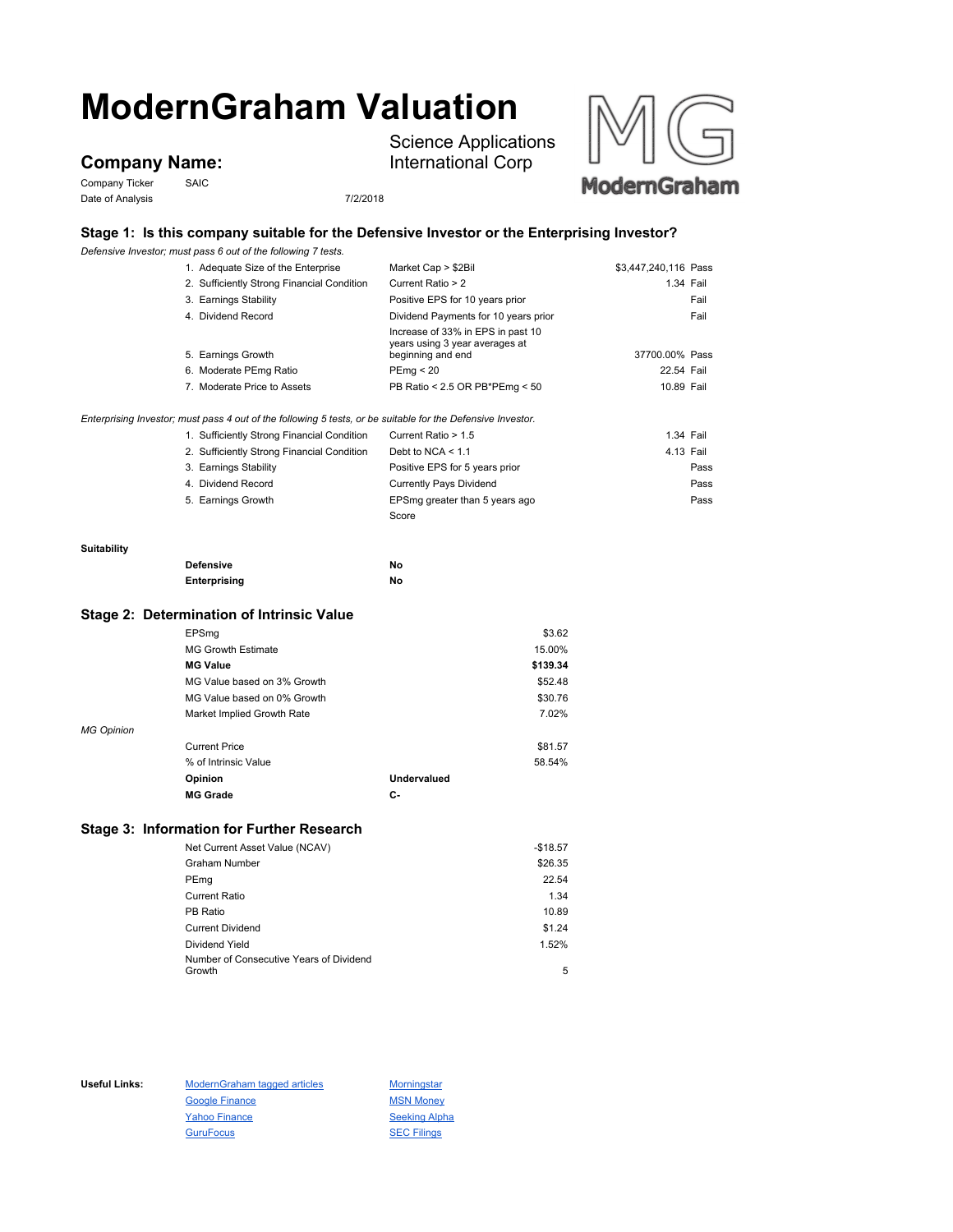| <b>EPS History</b> |        | <b>EPSmg History</b>                 |                 |
|--------------------|--------|--------------------------------------|-----------------|
| Next Fiscal Year   |        |                                      |                 |
| Estimate           |        | \$4.20 Next Fiscal Year Estimate     | \$3.62          |
| Jan2018            | \$4.02 | Jan2018                              | \$3.21          |
| Jan2017            | \$3.12 | Jan2017                              | \$2.58          |
| Jan2016            | \$2.47 | Jan2016                              | \$2.05          |
| Jan2015            | \$2.91 | Jan2015                              | \$1.58          |
| Jan2014            | \$2.27 | Jan2014                              | \$0.76          |
| Jan2013            | \$0.00 | Jan2013                              | \$0.00          |
| Jan2012            | \$0.00 | Jan2012                              | \$0.00          |
| Jan2011            | \$0.00 | Jan2011                              | \$0.00          |
| Jan2010            | \$0.00 | Jan2010                              | \$0.00          |
| Dec2009            | \$0.00 | Dec2009                              | \$0.00          |
| Dec2008            | \$0.00 | Dec2008                              | \$0.00          |
| Dec2007            | \$0.00 | Dec2007                              | \$0.00          |
| Dec2006            | \$0.00 | Dec2006                              | \$0.00          |
| Dec2005            | \$0.00 | Dec2005                              | \$0.00          |
| Dec2004            | \$0.00 | Dec2004                              | \$0.00          |
| Dec2003            | \$0.00 | Dec2003                              | \$0.00          |
| Dec2002            |        | \$0.00 Balance Sheet Information     | 4/1/2018        |
| Dec2001            |        | \$0.00 Total Current Assets          | \$930,000,000   |
| Dec2000            |        | \$0.00 Total Current Liabilities     | \$695,000,000   |
| Dec1999            |        | \$0.00 Long-Term Debt                | \$971,000,000   |
|                    |        | <b>Total Assets</b>                  | \$2,061,000,000 |
|                    |        | <b>Intangible Assets</b>             | \$1,037,000,000 |
|                    |        | <b>Total Liabilities</b>             | \$1,736,000,000 |
|                    |        | Shares Outstanding (Diluted Average) | 43,400,000      |